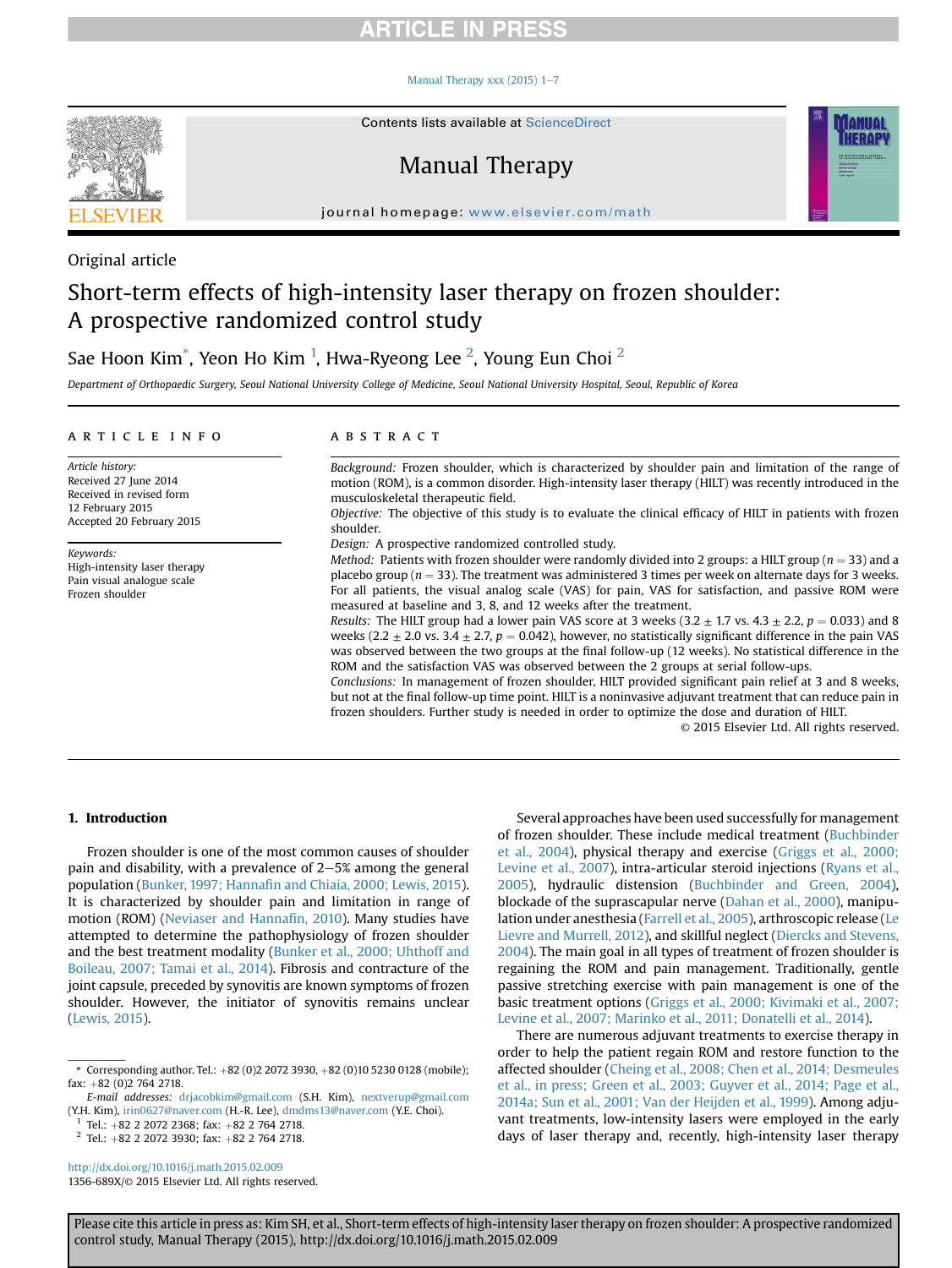2 S.H. Kim et al. / Manual Therapy  $xxx$  (2015) 1-7

(HILT) has been introduced and used in musculoskeletal disorders ([Santamato et al., 2009; Fiore et al., 2011;](#page-6-0) [Stigli](#page-6-0)c[-Rogoznica et al.,](#page-6-0) [2011; Zati et al., 2012; Alayat et al., 2014; Dundar et al., in press;](#page-6-0) [Kheshie et al., 2014\)](#page-6-0). Currently, there is no universally accepted theory that explains the mechanism of the postulated laser effects ([Knappe et al., 2004; Quinto-Su and Venugopalan, 2007; Oliveira](#page-5-0) [et al., 2012\)](#page-5-0). However, it is postulated that there are three types of laser tissue interaction that can be distinguished: photochemical effects, photothermal effects, and photomechanical/photoionizing effects ([Knappe et al., 2004](#page-5-0)). In HILT, an Nd:YAG laser is employed. The laser has a wavelength of 1064 nm which causes minor and slow light absorption by chromophores and delivers radiation noninvasively to deep tissue to ensure treatment efficacy ([Basford,](#page-5-0) [1995](#page-5-0)). In addition to having a higher power than low-intensity lasers, lasers used in HILT have a shorter laser emission time and a longer laser emission interval (low duty cycle). Therefore, a large amount of laser irradiation can be delivered to deep tissues ([Zati and](#page-6-0) [Valent, 2006; Santamato et al., 2009\)](#page-6-0).

The primary purpose of this study was to compare the respective pain levels at different intervals between HILT and placebo control in patients with frozen shoulder using a prospective randomized comparison model. In addition, range of motion and satisfaction were also compared. The null hypothesis of the study was that pain levels would not differ between the two groups during follow-up at each time point.

### 2. Materials and methods

### 2.1. Inclusion and exclusion criteria

A prospective randomized controlled study was conducted after obtaining approval from the Institutional Review Board of the authors' institution (1303-020-471). Written informed consent was obtained from all patients participating in the study.

Sample size analysis was performed prior to the study based on the visual analogue scale (VAS) for pain, which was the primary outcome of the study. In our previous patients' data pool, the pain VAS of patients with frozen shoulder showed a normal distribution, with a standard deviation of 2. After setting the mean difference at a 1.5 scale (0.75, moderate to large effect size according to Cohen's d) in the experimental and control group, 29 subjects in each group were required to be able to reject the null hypothesis (power  $= 0.8$ , type I error  $= 0.05$ ). Considering a dropout rate of 10%, a total of 66 patients were required.

The set criteria for inclusion was shoulder pain for at least 1 month prior to presentation at the clinic and limitation of passive movement of the shoulder joint compared to the contralateral asymptomatic shoulder (difference in forward flexion [FF]:  $40^{\circ}$ , external rotation at side [ER]: 20°, and internal rotation at back [IR]: 5 spine level). All patients underwent radiography (shoulder true anteroposterior view, 30 $^{\circ}$  caudal tilt, and axial view) to rule out any bony abnormality, calcific tendinitis, and osteoarthritis. Patients with bilateral shoulder involvement, photoallergy, arthritic shoulder, calcific tendinitis, substantial trauma history, previous shoulder surgery, infection, rheumatoid arthritis, radiculopathy, and/or reflex sympathetic dystrophy were excluded from this study.

The patients were randomly (permuted-block randomization) allocated to either the HILT group or the placebo group (Fig. 1). Statistical analysis showed no difference in demographics between the groups (Table 1).

### 2.2. Treatment procedure

After allocation, the HILT group had 9 treatment sessions over 3 consecutive weeks (3 times per week on alternating days). The



Fig. 1. Study design. VAS: visual analogue scale; ROM: range of motion; HILT: highintensity laser therapy; NSAID: nonsteroidal anti-inflammatory drug.

procedure was performed by a physical therapist with experience using a HILT machine (Hilthera®, Jeisys, Seoul, Korea). The device emits a wavelength of 1064 nm (Nd:YAG laser) and high-peak power (8000 W) laser for a short on time (120–150  $\mu$ s), and provides enough thermal relaxation time to reduce the danger of burns.

The treatment consisted of 3 phases in each session [\(Fig. 2](#page-2-0)). The initial phase involved rapid manual scanning (100 cm<sup>2</sup>/30 s) of the anterior joint line and posterior joint line of the shoulder with one shot of 850 mJ at a frequency of 30 Hz. The scanning was performed

| Table 1 |                              |
|---------|------------------------------|
|         | Demographics of both groups. |

| Demographics              | HILT $(n = 33)$                  | Placebo $(n = 33)$               | P value |
|---------------------------|----------------------------------|----------------------------------|---------|
| Age $(vr)$                | $57.5 + 8.7$<br>$(range, 41-71)$ | $55.6 + 7.9$<br>$(range, 34-72)$ | 0.344   |
| Gender (M:F)              | 28:5                             | 26:7                             | 0.523   |
| Dominant side involvement | 14                               | 17                               | 0.459   |
| Duration of symptom (mo)  | $6.0 \pm 4.9$                    | $4.6 + 2.7$                      | 0.138   |
| Diabetes mellitus         |                                  |                                  | 0.689   |

Data represent the mean  $\pm$  SD or absolute number.

 $HILT = high-intensity laser therapy.$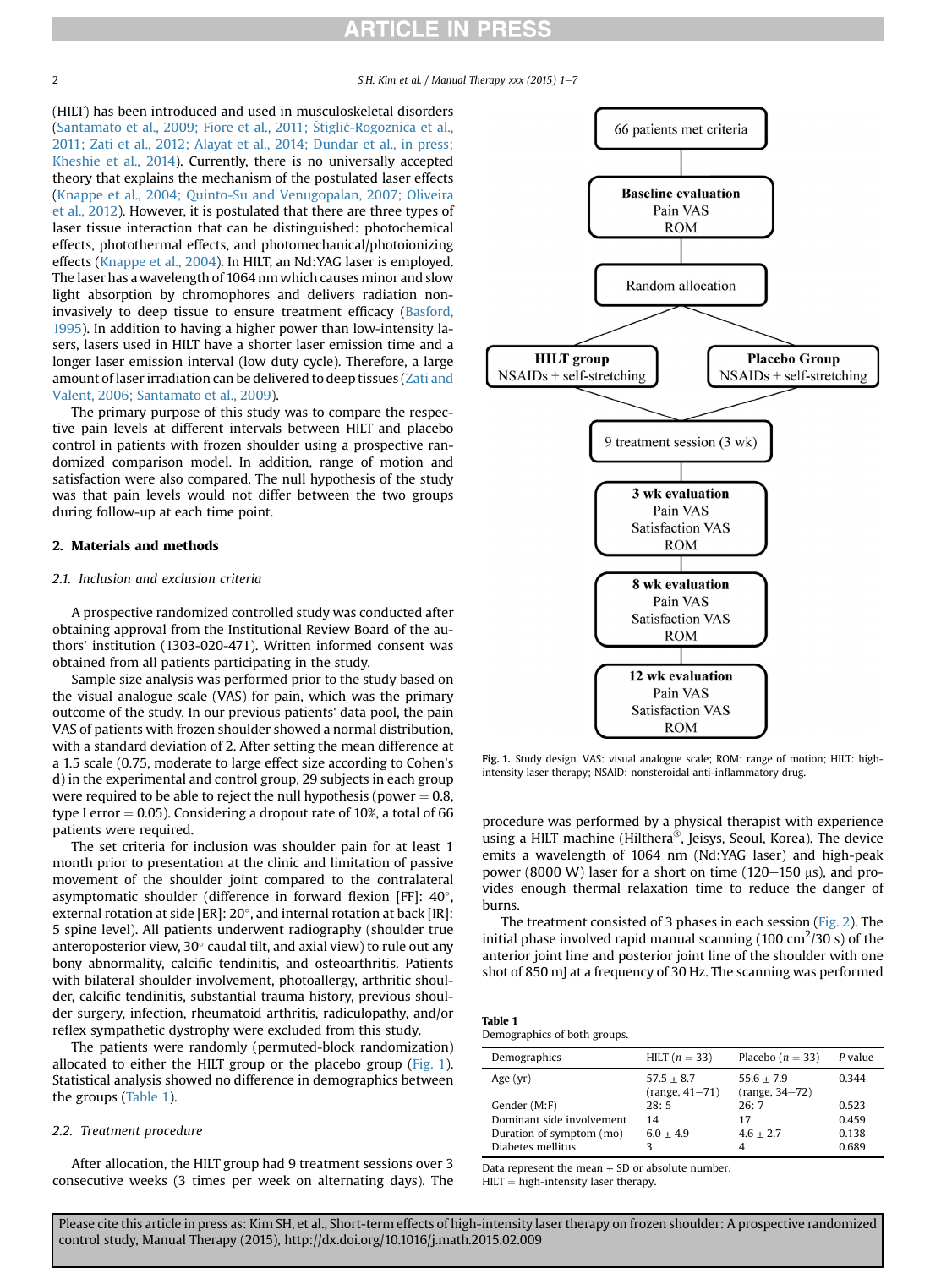S.H. Kim et al. / Manual Therapy xxx  $(2015)$  1-7 3

<span id="page-2-0"></span>

Fig. 2. Schematic drawing of a probe movement during 3 phases.

parallel to the joint line, with the patient's arm internally rotated on the posterior scan and externally rotated on the anterior scan. The total energy dose administered during this phase was 4000 J. The intermediate phase was a fixed scan phase, with one-shot emission of 350 mJ at a frequency of  $20-25$  Hz. The total delivered energy was 4000 J. In this phase, the hand piece was applied vertically perpendicular to the shoulder joint for 5 s. In each scan, the scanning points included both the anterior and posterior joint line of the shoulder. The final phase involved rapid manual scanning of the same areas treated in the initial phase and the deltoid area until a total energy dose of 2000 J. Application of all 3 stages of HILT took approximately 15 min. A standard hand piece equipped with a fixed spacer was used to ensure the same distance to the skin (Fig. 3). Both the subject and the operator wore protective goggles throughout the procedure to shield their eyes from the laser. The patients were encouraged to exercise between sessions.

Subjects in both the HILT and the placebo group were blind to their respective group placement. Subjects in the placebo group also wore protective goggles, and the HILT machine was operated in a fake-mode, which made the same noise and had the same audio guidance as the real procedure. All procedures were the same as



Fig. 3. During the treatment, laser emission was performed parallel to the joint line with a hand piece held in a vertical position. The fixed spacer ensured constant distance between the skin and light source.

those applied in the HILT group, except that no laser energy was emitted during the 9 sessions.

Regardless of group allocation, all of the patients were prescribed the same nonsteroidal anti-inflammatory drugs (NSAIDs), and were provided with a self-exercise regimen consisting of gentle active-assistive or passive FF, abduction, external rotation, cross body adduction, and sleeper's stretch exercises. The patients were instructed to repeat the exercises slowly 10 times,  $3-5$  times each day, with the positions held for  $5-10$  s each time ([Griggs et al.,](#page-5-0) [2000\)](#page-5-0). They were advised to stretch their shoulder to a point just above their limit of tolerance and to avoid strengthening exercises until the final follow-up. In both groups, the intake of NSAIDs was not strictly regulated. Patients were allowed to skip or stop medication, if the pain was tolerable or any side-effects occurred. Subjects were closely monitored for follow-up and those who completed all 9 treatment sessions and returned for a follow-up visit received a \$100 remuneration fee.

### 2.3. Outcome measurement

All data (baseline and 3, 8, and 12 weeks) were prospectively collected by a clinical researcher who was blind to the study. The initial evaluation included obtaining a detailed medical history, including that of shoulder pain. The pain VAS was the primary result evaluated at each point of the study. The satisfaction VAS, passive ROM of FF, ER, and IR were also evaluated as secondary results at each point of the study. To evaluate the blindness of the study, the patients were asked at the end of the study (12 weeks) to guess the group to which they had been assigned.

To indicate their level of pain, the patients used a specially designed pain VAS ruler that allowed them to place an indicator at 10 cm intervals. The patients could not see the actual score marked on the other side. Pain VAS was measured after instructing patients to actively move their affected arm (forward elevation, abduction and reach object behind the back) and asking, ''How much pain do you feel with these activities?'' The VAS was scored on a scale of  $0-10$ , with 10 indicating the highest level of pain. The satisfaction VAS was also measured by asking the subjects to rate their satisfaction by placing an indicator at 10 cm intervals on the same scale. Researchers then convert the values to a 100-point scale.

Passive ROM was measured using a goniometer with the patient's spine in a straight position. Passive FF was measured in degrees between the patient's arm and thorax on the scapular plane. Passive ER was measured in degrees between the thorax and forearm, with the patient's arm in an adducted position and the elbow flexed to  $90^\circ$ . Passive IR was measured according to the vertebral level reached with the tip of the thumb. The vertebral level was numbered serially as follows: 12 for the 12th thoracic vertebra, 13 for the 1st lumbar vertebra, 17 for the 5th lumbar vertebra, and 18 for any level below the sacral region [\(Oh et al.,](#page-6-0) [2008\)](#page-6-0).

### 2.4. Statistics

Statistical analysis was performed using SPSS software package (version 21.0, IBM SPSS statistics, Chicago, IL). Comparison of the demographic data of the groups was performed using a Student's ttest and a chi-square test. A paired t-test and a Student's t-test were used for inter- and intra-group comparisons of the outcome variables at each time point. The differences in the outcome values between the 2 groups according to the time points were also analyzed using a repeated-measures analysis of variance (RM ANOVA). Statistical significance was defined as a P value less than 0.05.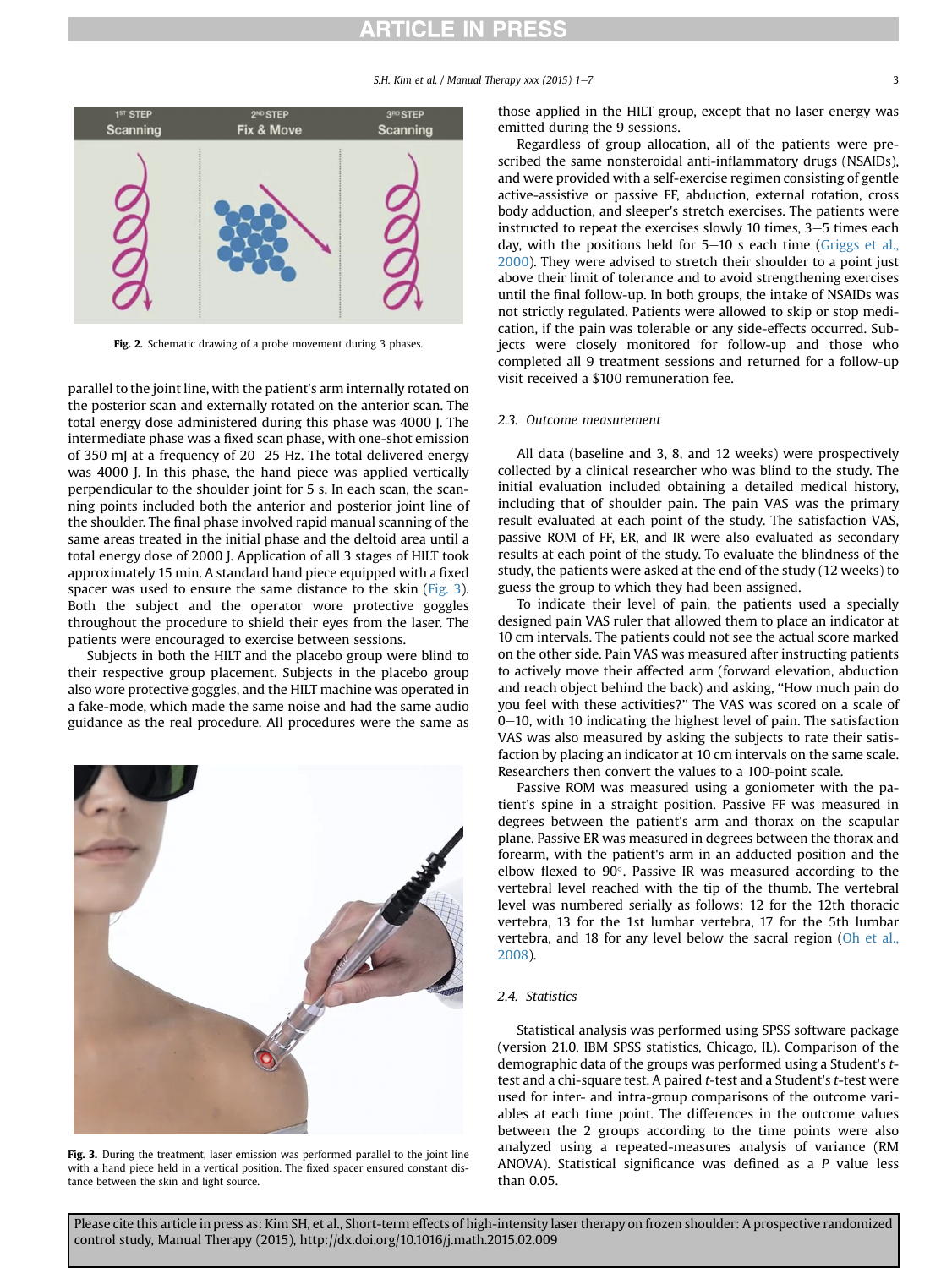### 3. Results

There was no follow-up loss or missing data throughout the study. There were no complications in either group. In the HILT group, some patients noticed warmth in the shoulder. However, none of the patients experienced any pain during treatment. Some patients in the placebo group also mentioned warmth of the treated area during the procedure. When the patients were asked which group they thought they had been assigned to, 21 patients in the HILT group and 18 in the placebo group believed themselves to be in the treatment (HILT) group. Therefore, blinding in the study was well maintained ( $P = 0.453$ ).

The baseline pain VAS was not statistically different between the two groups, and the pain VAS showed continuous improvement throughout the follow-up period in both groups (Table 2 and Fig. 4). Between the final follow-up and baseline, statistically significant improvements in the pain VAS were observed in both groups (both  $Ps < 0.001$ ). Both groups showed reductions in the pain VAS over time. However, at 3 and 8 weeks, significantly lower pain VAS was observed in the HILT group than in the placebo group in the RM ANOVA  $(P= 0.033)$ . However, no statistically significant differences in the pain VAS were observed between groups at 12 weeks (final follow-up).

Regarding the secondary outcomes, the ROM (FF, ER, and IR) improved over time within the groups, and there were no statistically significant differences in the ROM between the groups (Table 2 and Figs.  $5-7$ ). There were also no statistically significant inter-group differences in satisfaction with the procedure at any given time (Table 2 and [Fig. 8](#page-4-0)).

The total amount of medication intake did not differ between groups (12.1  $\pm$  17.1 days in the HILT group vs 16.9  $\pm$  18.6 days in the placebo group,  $P = 0.284$ ). The number of patients who received steroid injections after evaluation at the final follow-up was statistically insignificant ( $P = 1.000$ , 5 in the HILT group and 4 in the placebo group).

### 4. Discussion

The current prospective randomized comparison study showed that HILT accompanied by stretching exercises decreased pain in

|  | Results of outcome variables. |
|--|-------------------------------|
|  |                               |

| Outcome variables                               | HILT $(n = 33)$              | Placebo $(n = 33)$           | $P$ value |
|-------------------------------------------------|------------------------------|------------------------------|-----------|
| Pain VAS                                        |                              |                              |           |
| <b>Baseline</b>                                 | $6.2 \pm 1.7$                | $6.6 \pm 1.8$                | 0.358     |
| $3$ wk                                          | $3.2 \pm 1.7$                | $4.3 \pm 2.2$                | 0.033     |
| 8 wk                                            | $2.2 \pm 2.0$                | $3.4 + 2.7$                  | 0.042     |
| 12 wk (final)                                   | $2.0 \pm 2.2$                | $2.2 \pm 2.2$                | 0.619     |
| Forward Flexion                                 |                              |                              |           |
| <b>Baseline</b>                                 | $121^\circ \pm 15^\circ$     | $119^\circ \pm 17^\circ$     | 0.653     |
| $3$ wk                                          | $137^\circ \pm 14^\circ$     | $137^\circ \pm 14^\circ$     | 0.855     |
| 8 wk                                            | $145^{\circ} \pm 13^{\circ}$ | $143^\circ \pm 14^\circ$     | 0.645     |
| $12$ wk (final)                                 | $150^\circ \pm 12^\circ$     | $150^{\circ} \pm 11^{\circ}$ | 0.838     |
| External rotation at side                       |                              |                              |           |
| <b>Baseline</b>                                 | $35^{\circ} \pm 9^{\circ}$   | $34^{\circ} + 12^{\circ}$    | 0.546     |
| $3$ wk                                          | $46^\circ \pm 14^\circ$      | $47^{\circ} \pm 15^{\circ}$  | 0.748     |
| 8 wk                                            | $47^{\circ} \pm 15^{\circ}$  | $51^\circ \pm 12^\circ$      | 0.278     |
| $12$ wk (final)                                 | $48^\circ + 14^\circ$        | $53^\circ \pm 13^\circ$      | 0.222     |
| Internal rotation at back (spine level reached) |                              |                              |           |
| <b>Baseline</b>                                 | $15.6 \pm 2.5$               | $15.9 \pm 3.0$               | 0.654     |
| 3 wk                                            | $13.0 \pm 2.9$               | $13.2 \pm 3.0$               | 0.835     |
| 8 wk                                            | $12.3 \pm 2.7$               | $12.2 \pm 2.9$               | 0.862     |
| $12$ wk (final)                                 | $11.2 \pm 2.3$               | $11.3 + 3.0$                 | 0.855     |
| Satisfaction                                    |                              |                              |           |
| 3 wk                                            | $65.2 \pm 18.8$              | $68.6 \pm 22.9$              | 0.501     |
| 8 wk                                            | $64.2 \pm 30.9$              | $69.9 \pm 23.3$              | 0.403     |
| $12$ wk (final)                                 | $74.2 \pm 23.6$              | $81.0 \pm 17.1$              | 0.181     |

Data represent the mean  $\pm$  SD.



Fig. 4. Improvement in pain visual analogue scale (VAS) according to the follow-up periods. Statistically significant differences were observed between the two groups immediately after the treatment session (3 weeks) and at 8 weeks.  $\hat{p}$ ,  $\hat{p}$  < 0.05, HILT: high-intensity laser therapy.

frozen shoulder compared to a placebo control. Although there was no inter-group difference in the pain VAS at the final follow-up (12 weeks), the pain VAS of the HILT group was significantly lower at the end of the treatment period (3 weeks) and early follow-up period (8 weeks). However, no differences in the secondary outcomes (ROMs and satisfaction VAS) were observed at any given time during the follow-up.

The etiology of pain reduction in laser therapy is not clearly understood, and most studies focusing on this issue have been based on low-intensity laser therapy ([Chow et al., 2009\)](#page-5-0). Suggested mechanisms of pain reduction are a reduction in specific inflammatory markers ([Albertini et al., 2004; Bjordal et al., 2006; Aimbire](#page-5-0) [et al., 2007](#page-5-0)), neural blockade ([Kudoh et al., 1989; Chow et al., 2007\)](#page-6-0), oxidative stress, and muscle fatigue ([Lopes-Martins et al., 2006;](#page-6-0) [Leal Junior et al., 2008\)](#page-6-0).



Fig. 5. Forward flexion (FF), showing the improvement over time. No statistically significant difference was observed between the two groups at serial follow-ups. HILT: high-intensity laser therapy.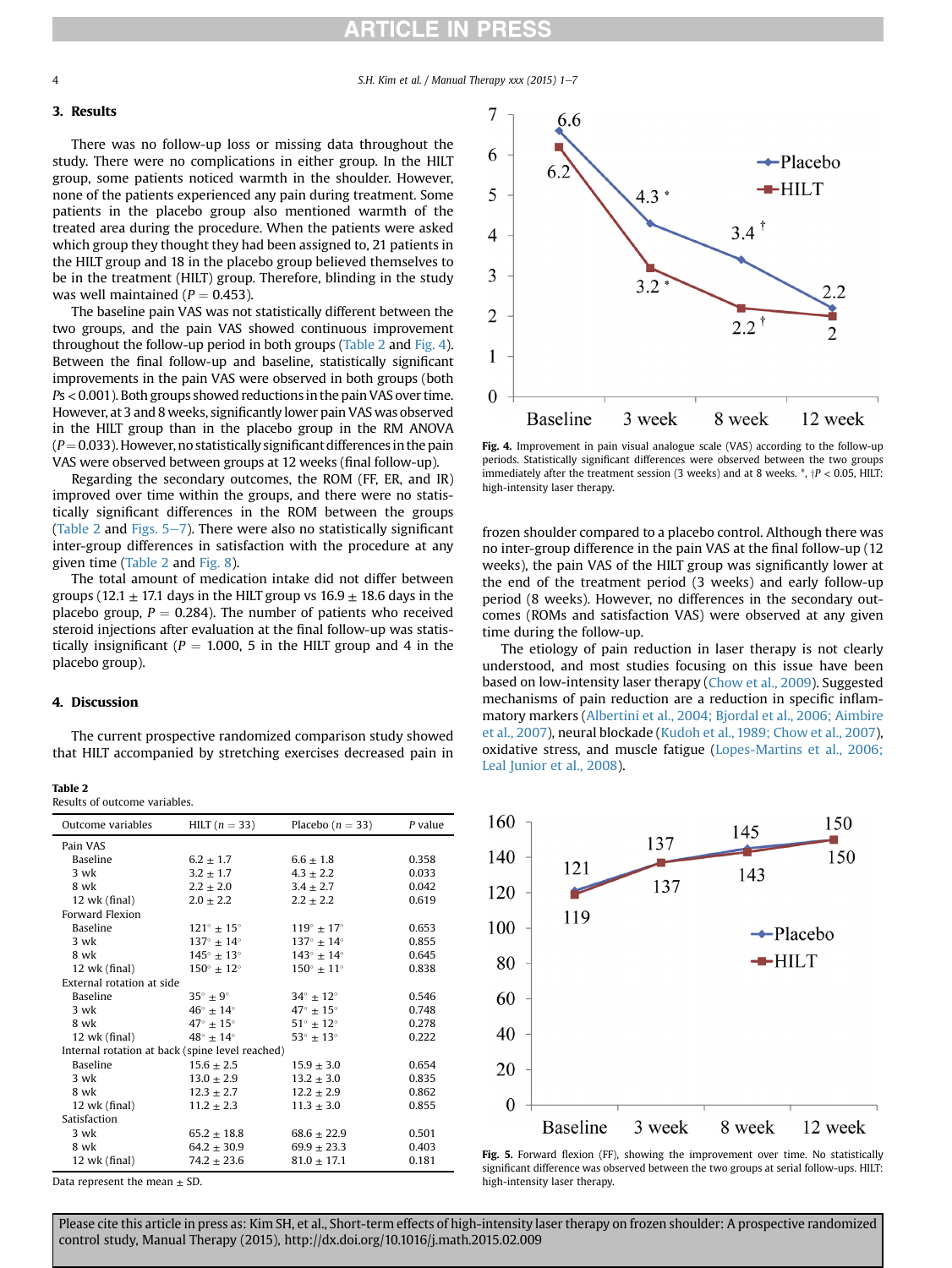S.H. Kim et al. / Manual Therapy xxx (2015)  $1-7$  5

<span id="page-4-0"></span>

Fig. 6. External rotation at side (ER), showing the improvement over time. No statistically significant difference was observed between the two groups at serial follow-ups. HILT: high-intensity laser therapy.

Whatever the mechanism of action of laser therapy, its clinical benefits occur both when it is used as monotherapy [\(Ceccherelli](#page-5-0) [et al., 1989; Chow et al., 2006](#page-5-0)) and when it is used in conjunction with a regular exercise and stretching regimen in orthopedic disorders [\(Hakguder et al., 2003; Gur et al., 2004\)](#page-5-0). In clinical settings, a combination of laser therapy and a home-based exercise regimen is probably preferable and more cost-effective.

Recent clinical results of HILT are promising with various musculoskeletal disorders [\(Santamato et al., 2009; Fiore et al.,](#page-6-0) [2011; Stiglic-Rogoznica et al., 2011; Alayat et al., 2014; Dundar](#page-6-0) [et al., in press; Kheshie et al., 2014](#page-6-0)). In one study, HILT was compared with low-intensity laser therapy for osteoarthritis of the knee [\(Kheshie et al., 2014](#page-5-0)). Better pain reduction and functional results were observed for the HILT group than the low-intensity



Fig. 7. Internal rotation at back (IR), showing the improvement over time. No statistically significant difference was observed between the two groups at serial follow-ups. Note that the vertebral level was numbered serially as follows:  $1-12$  for  $1st-12th$ thoracic vertebra,  $13-17$  for  $1st-5th$  lumbar vertebra, and 18 for any level below the sacral region. HILT: high-intensity laser therapy.



Fig. 8. VAS for satisfaction, showing no difference between the two treatments. HILT: high-intensity laser therapy.

laser therapy group. Thus far, one study has evaluated the efficacy of HILT in a shoulder disorder, comparing HILT with ultrasound therapy for subacromial impingement syndrome [\(Santamato et al.,](#page-6-0) [2009\)](#page-6-0). After 2 weeks, pain was significantly decreased in the HILT group compared to that of the ultrasound therapy group. After 10 treatment sessions, the authors observed statistically significant inter-group differences in motion, functional scores, and muscle strength. Another study comparing the effect of HILT and ultrasound therapy for low back pain reported better outcomes for HILT over ultrasound therapy ([Fiore et al., 2011](#page-5-0)).

Some factors must be considered when using laser therapy. First, HILT should be avoided in cases of photoallergy. Second, there are still no guidelines on the dose, duration, and frequency of HILT in specific disorders and previous studies set these values at their own option [\(Santamato et al., 2009;](#page-6-0) S[tigli](#page-6-0)c[-Rogoznica et al., 2011;](#page-6-0) [Alayat et al., 2014; Dundar et al., in press; Kheshie et al., 2014\)](#page-6-0). However, there have also been no guidelines for low-intensity laser therapy, which was used prior to HILT [\(Chow et al., 2009\)](#page-5-0). Nevertheless, previous studies have reported a dose-response relationship in low-intensity laser therapy ([Bjordal et al., 2001, 2008; Chow](#page-5-0) [et al., 2009\)](#page-5-0). According to one study, the energy delivered in lowintensity laser therapy is not harmful, with no serious side effects observed, irrespective of the amount of energy delivered [\(Dundar](#page-5-0) [et al., 2007](#page-5-0)).

This study has several limitations. First, it was relatively short. A long-term study may be helpful in evaluating the final consequences of HILT. However, HILT was applied only during the first 3 weeks. Therefore, it is assumed that no difference can be observed after 12 weeks, which was the time point at which the result showed no difference in both groups. As noted in other studies, 3 months of follow-up may be adequate for comparison of shortterm treatment effects [\(Ryans et al., 2005; Leung and Cheing,](#page-6-0) [2008; Santamato et al., 2009; Favejee et al., 2011](#page-6-0)). Second, this study did not include other adjuvant treatments for comparison. This study was designed primarily to verify the effectiveness of HILT in frozen shoulder. A further comparative study is needed in order to confirm whether HILT is more effective than other adjuvant therapies in management of frozen shoulder. Third, there are no definitive "gold standard" diagnostic criteria for diagnosis of the disorder. Our inclusion for ROM is somewhat subjective and special imaging, ultrasonography or MRI, was not performed for each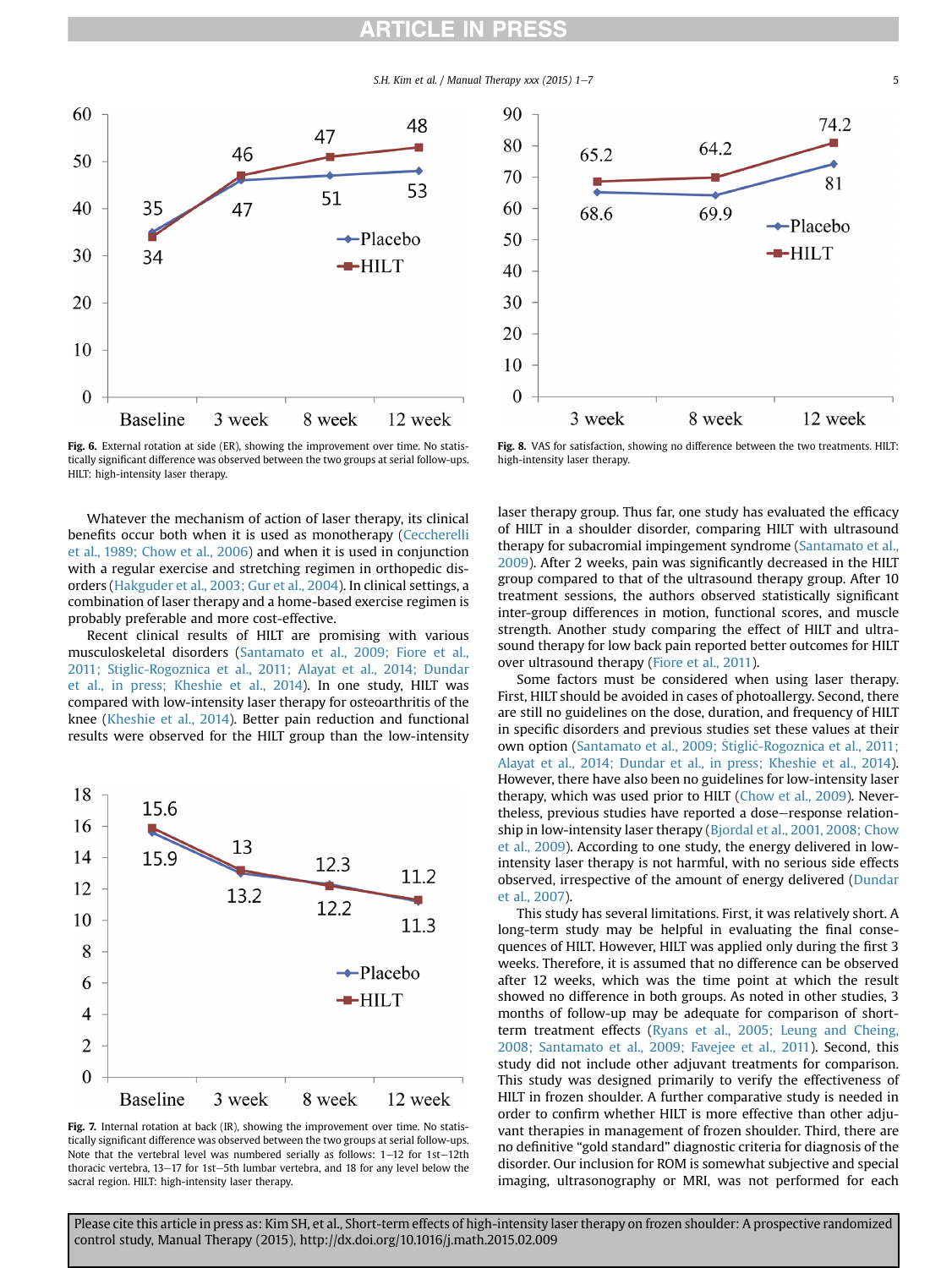<span id="page-5-0"></span>

6  $\,$  S.H. Kim et al. / Manual Therapy xxx (2015) 1-7

patient in this study. Reviews of the diagnostic criteria used in clinical trials of frozen shoulder have found that all researchers reported that restricted movement must be present, however, the amount of restriction was inconsistently defined (Green et al., 1998; Yang et al., 2007; Oh et al., 2008; Schellingerhout et al., 2008; Kim et al., 2014; Russell et al., 2014; Page et al., 2014b). It is possible that cases with intra-articular pathologies or rotator cuff disorders could have been included. However, the diagnosis of frozen shoulder was traditionally based on clinical impression after ruling out other pathologies via a physical examination and radiographs ([Lewis, 2015; Struyf and Meeus, 2014](#page-6-0)). Since this was a randomized control trial, all conditions should have been the same in both groups. Finally, in both groups, the use of NSAIDs and the selfexercise program could have affected the results. However, in the clinical setting, pain control, together with medication and selfstretching exercise, is a common procedure in patients with frozen shoulder. Thus, in keeping with previous studies, we believe that the inclusion of these treatments was appropriate for verifying effectiveness of an adjuvant therapy.

In summary, HILT was effective in reducing pain in frozen shoulder after 9 sessions of treatment for 3 weeks and at early follow-up (8 weeks). However, the recovery of the ROM and patient satisfaction did not differ between the HILT group and the placebo control. The treatment can be considered useful in management of pain, which is the main concern of patients in the early treatment period. Given the lack of difference in pain relief at the final followup, further study is needed in order to verify the adequate dose, frequency, and duration of the treatment.

### 5. Conclusion

Patients with frozen shoulder had significant pain relief following treatment with HILT for 3 weeks and at short-term follow-up (8 weeks). However, no difference was observed at the final follow-up (12 weeks). HILT is a noninvasive adjuvant treatment, which can be used to minimize pain associated with frozen shoulder during a self-exercise regimen.

### Acknowledgments

This study was funded by Jeisys Medical through Seoul National University Hospital (SNUH grant no. 0620131980).

### References

- [Aimbire F, Lopes-Martins RA, Albertini R, Pacheco MT, Castro-Faria-Neto HC,](http://refhub.elsevier.com/S1356-689X(15)00027-2/sref1) [Martins PS, et al. Effect of low-level laser therapy on hemorrhagic lesions](http://refhub.elsevier.com/S1356-689X(15)00027-2/sref1) [induced by immune complex in rat lungs. Photomed Laser Surg 2007;25:112](http://refhub.elsevier.com/S1356-689X(15)00027-2/sref1)-[7.](http://refhub.elsevier.com/S1356-689X(15)00027-2/sref1)
- [Alayat MS, Atya AM, Ali MM, Shosha TM. Long-term effect of high-intensity laser](http://refhub.elsevier.com/S1356-689X(15)00027-2/sref2) [therapy in the treatment of patients with chronic low back pain: a randomized](http://refhub.elsevier.com/S1356-689X(15)00027-2/sref2) [blinded placebo-controlled trial. Lasers Med Sci 2014;29:1065](http://refhub.elsevier.com/S1356-689X(15)00027-2/sref2)-[73](http://refhub.elsevier.com/S1356-689X(15)00027-2/sref2).
- [Albertini R, Aimbire FS, Correa FI, Ribeiro W, Cogo JC, Antunes E, et al. Effects of](http://refhub.elsevier.com/S1356-689X(15)00027-2/sref3) [different protocol doses of low power gallium-aluminum-arsenate \(Ga-Al-As\)](http://refhub.elsevier.com/S1356-689X(15)00027-2/sref3) [laser radiation \(650 nm\) on carrageenan induced rat paw ooedema.](http://refhub.elsevier.com/S1356-689X(15)00027-2/sref3) I Photochem Photobiol B  $2004:74:101-7$ .
- [Basford JR. Low intensity laser therapy: still not an established clinical tool. Laser](http://refhub.elsevier.com/S1356-689X(15)00027-2/sref4) Surg Med 1995:16:331-[42](http://refhub.elsevier.com/S1356-689X(15)00027-2/sref4).
- [Bjordal JM, Couppe C, Ljunggren AE. Low level laser therapy for tendinopathy. Ev](http://refhub.elsevier.com/S1356-689X(15)00027-2/sref5)[idence of a dose](http://refhub.elsevier.com/S1356-689X(15)00027-2/sref5)-response pattern. Phys Ther Rev  $2001;6:91-9$  $2001;6:91-9$  $2001;6:91-9$ .
- [Bjordal JM, Lopes-Martins RA, Iversen VV. A randomised, placebo controlled trial of](http://refhub.elsevier.com/S1356-689X(15)00027-2/sref6) [low level laser therapy for activated achilles tendinitis with microdialysis](http://refhub.elsevier.com/S1356-689X(15)00027-2/sref6) [measurement of peritendinous prostaglandin E2 concentrations. Br J Sports](http://refhub.elsevier.com/S1356-689X(15)00027-2/sref6) Med 2006:40:76-[80](http://refhub.elsevier.com/S1356-689X(15)00027-2/sref6).
- [Bjordal JM, Lopes-Martins RA, Joensen J, Couppe C, Ljunggren AE, Stergioulas A,](http://refhub.elsevier.com/S1356-689X(15)00027-2/sref7) [et al. A systematic review with procedural assessments and meta-analysis of](http://refhub.elsevier.com/S1356-689X(15)00027-2/sref7) [low level laser therapy in lateral elbow tendinopathy \(tennis elbow\). BMC](http://refhub.elsevier.com/S1356-689X(15)00027-2/sref7) [Musculoskelet Disord 2008;9:75.](http://refhub.elsevier.com/S1356-689X(15)00027-2/sref7)
- [Buchbinder R, Green S. Effect of arthrographic shoulder joint distension with saline](http://refhub.elsevier.com/S1356-689X(15)00027-2/sref8) [and corticosteroid for adhesive capsulitis. Br J Sports Med 2004;38:384](http://refhub.elsevier.com/S1356-689X(15)00027-2/sref8)-[5.](http://refhub.elsevier.com/S1356-689X(15)00027-2/sref8)
- [Buchbinder R, Hoving JL, Green S, Hall S, Forbes A, Nash P. Short course predniso](http://refhub.elsevier.com/S1356-689X(15)00027-2/sref9)[lone for adhesive capsulitis \(frozen shoulder or stiff painful shoulder\): a](http://refhub.elsevier.com/S1356-689X(15)00027-2/sref9)

[randomised, double blind, placebo controlled trial. Ann Rheum Dis 2004;63:](http://refhub.elsevier.com/S1356-689X(15)00027-2/sref9)  $1460 - 9$  $1460 - 9$  $1460 - 9$ 

- [Bunker TD. Frozen shoulder: unravelling the enigma. Ann R Coll Surg Engl 1997;79:](http://refhub.elsevier.com/S1356-689X(15)00027-2/sref10)  $210 - 3$  $210 - 3$  $210 - 3$ .
- [Bunker TD, Reilly J, Baird KS, Hamblen DL. Expression of growth factors, cytokines](http://refhub.elsevier.com/S1356-689X(15)00027-2/sref11) [and matrix metalloproteinases in frozen shoulder. J Bone Jt Surg Br 2000;82:](http://refhub.elsevier.com/S1356-689X(15)00027-2/sref11) [768](http://refhub.elsevier.com/S1356-689X(15)00027-2/sref11)-[73](http://refhub.elsevier.com/S1356-689X(15)00027-2/sref11).
- Ceccherelli F, Altafi[ni L, Lo Castro G, Avila A, Ambrosio F, Giron GP. Diode laser in](http://refhub.elsevier.com/S1356-689X(15)00027-2/sref12) [cervical myofascial pain: a double-blind study versus placebo. Clin J Pain](http://refhub.elsevier.com/S1356-689X(15)00027-2/sref12)  $1989:5:301-4.$  $1989:5:301-4.$  $1989:5:301-4.$
- [Cheing GL, So EM, Chao CY. Effectiveness of electroacupuncture and interferential](http://refhub.elsevier.com/S1356-689X(15)00027-2/sref13) [electrotherapy in the management of frozen shoulder. J Rehabil Med 2008;40:](http://refhub.elsevier.com/S1356-689X(15)00027-2/sref13)  $166 - 70$  $166 - 70$  $166 - 70$
- [Chen C-Y, Hu C-C, Weng P-W, Huang Y-M, Chiang C-J, Chen C-H, et al. Extracor](http://refhub.elsevier.com/S1356-689X(15)00027-2/sref14)[poreal shockwave therapy improves short-term functional outcomes of](http://refhub.elsevier.com/S1356-689X(15)00027-2/sref14) [shoulder adhesive capsulitis. J Shoulder Elb Surg 2014;23:1843](http://refhub.elsevier.com/S1356-689X(15)00027-2/sref14)–[51.](http://refhub.elsevier.com/S1356-689X(15)00027-2/sref14)
- [Chow RT, David MA, Armati PJ. 830 nm laser irradiation induces varicosity forma](http://refhub.elsevier.com/S1356-689X(15)00027-2/sref15)[tion, reduces mitochondrial membrane potential and blocks fast axonal](http://refhub.elsevier.com/S1356-689X(15)00027-2/sref15) flow in [small and medium diameter rat dorsal root ganglion neurons: implications for](http://refhub.elsevier.com/S1356-689X(15)00027-2/sref15) [the analgesic effects of 830 nm laser. J Peripher Nerv Syst 2007;12:28](http://refhub.elsevier.com/S1356-689X(15)00027-2/sref15)-[39](http://refhub.elsevier.com/S1356-689X(15)00027-2/sref15).
- [Chow RT, Heller GZ, Barnsley L. The effect of 300mW, 830nm laser on chronic neck](http://refhub.elsevier.com/S1356-689X(15)00027-2/sref16) [pain: a double-blind, randomized, placebo-controlled study. Pain 2006;124:](http://refhub.elsevier.com/S1356-689X(15)00027-2/sref16)  $201 - 10$  $201 - 10$  $201 - 10$ .
- [Chow RT, Johnson MI, Lopes-Martins RA, Bjordal JM. Ef](http://refhub.elsevier.com/S1356-689X(15)00027-2/sref17)ficacy of low-level laser [therapy in the management of neck pain: a systematic review and meta](http://refhub.elsevier.com/S1356-689X(15)00027-2/sref17)[analysis of randomised placebo or active-treatment controlled trials. Lancet](http://refhub.elsevier.com/S1356-689X(15)00027-2/sref17)  $2009:374:1897 - 908$  $2009:374:1897 - 908$
- [Dahan TH, Fortin L, Pelletier M, Petit M, Vadeboncoeur R, Suissa S. Double blind](http://refhub.elsevier.com/S1356-689X(15)00027-2/sref18) [randomized clinical trial examining the ef](http://refhub.elsevier.com/S1356-689X(15)00027-2/sref18)ficacy of bupivacaine suprascapular [nerve blocks in frozen shoulder. J Rheumatol 2000;27:1464](http://refhub.elsevier.com/S1356-689X(15)00027-2/sref18)-[9](http://refhub.elsevier.com/S1356-689X(15)00027-2/sref18).
- [Desmeules F, Boudreault J, Roy J-S, Dionne C, Fr](http://refhub.elsevier.com/S1356-689X(15)00027-2/sref19)é[mont P, MacDermid JC. The ef](http://refhub.elsevier.com/S1356-689X(15)00027-2/sref19)ficacy [of therapeutic ultrasound for rotator cuff tendinopathy: a systematic review](http://refhub.elsevier.com/S1356-689X(15)00027-2/sref19) [and meta-analysis. Phys Ther Sport 2014 \(in press\).](http://refhub.elsevier.com/S1356-689X(15)00027-2/sref19)
- [Diercks RL, Stevens M. Gentle thawing of the frozen shoulder: a prospective study](http://refhub.elsevier.com/S1356-689X(15)00027-2/sref20) [of supervised neglect versus intensive physical therapy in seventy-seven pa](http://refhub.elsevier.com/S1356-689X(15)00027-2/sref20)[tients with frozen shoulder syndrome followed up for two years. J Shoulder Elb](http://refhub.elsevier.com/S1356-689X(15)00027-2/sref20) [Surg 2004;13:499](http://refhub.elsevier.com/S1356-689X(15)00027-2/sref20)-[502.](http://refhub.elsevier.com/S1356-689X(15)00027-2/sref20)
- [Donatelli R, Ruivo R, Thurner M, Ibrahim MI. New concepts in restoring shoulder](http://refhub.elsevier.com/S1356-689X(15)00027-2/sref21) [elevation in a stiff and painful shoulder patient. Phys Ther Sport 2014;15:3](http://refhub.elsevier.com/S1356-689X(15)00027-2/sref21)-[14](http://refhub.elsevier.com/S1356-689X(15)00027-2/sref21).
- [Dundar U, Evcik D, Samli F, Pusak H, Kavuncu V. The effect of gallium arsenide](http://refhub.elsevier.com/S1356-689X(15)00027-2/sref22) [aluminum laser therapy in the management of cervical myofascial pain syn](http://refhub.elsevier.com/S1356-689X(15)00027-2/sref22)[drome: a double blind, placebo-controlled study. Clin Rheumatol 2007;26:](http://refhub.elsevier.com/S1356-689X(15)00027-2/sref22)  $930 - 4.$  $930 - 4.$  $930 - 4.$
- [Dundar U, Turkmen U, Toktas H, Solak O, Ulasli AM. Effect of high-intensity laser](http://refhub.elsevier.com/S1356-689X(15)00027-2/sref23) [therapy in the management of myofascial pain syndrome of the trapezius: a](http://refhub.elsevier.com/S1356-689X(15)00027-2/sref23) [double-blind, placebo-controlled study. Lasers Med Sci 2014 \(in press\).](http://refhub.elsevier.com/S1356-689X(15)00027-2/sref23)
- Farrell CM, Sperling JW, Cofi[eld RH. Manipulation for frozen shoulder: long-term](http://refhub.elsevier.com/S1356-689X(15)00027-2/sref24) [results. J Shoulder Elb Surg 2005;14:480](http://refhub.elsevier.com/S1356-689X(15)00027-2/sref24)-[4](http://refhub.elsevier.com/S1356-689X(15)00027-2/sref24).
- [Favejee M, Huisstede B, Koes B. Frozen shoulder: the effectiveness of conservative](http://refhub.elsevier.com/S1356-689X(15)00027-2/sref25) [and surgical interventions](http://refhub.elsevier.com/S1356-689X(15)00027-2/sref25)-[systematic review. Br J Sports Med 2011;45:49](http://refhub.elsevier.com/S1356-689X(15)00027-2/sref25)-[56](http://refhub.elsevier.com/S1356-689X(15)00027-2/sref25).
- [Fiore P, Panza F, Cassatella G, Russo A, Frisardi V, Solfrizzi V, et al. Short-term effects](http://refhub.elsevier.com/S1356-689X(15)00027-2/sref26) [of high-intensity laser therapy versus ultrasound therapy in the treatment of](http://refhub.elsevier.com/S1356-689X(15)00027-2/sref26) [low back pain: a randomized controlled trial. Eur J Phys Rehabil Med 2011;47:](http://refhub.elsevier.com/S1356-689X(15)00027-2/sref26)  $367 - 73$  $367 - 73$  $367 - 73$ .
- [Green S, Buchbinder R, Glazier R, Forbes A. Systematic review of randomised](http://refhub.elsevier.com/S1356-689X(15)00027-2/sref27) [controlled trials of interventions for painful shoulder: selection criteria,](http://refhub.elsevier.com/S1356-689X(15)00027-2/sref27) [outcome assessment, and ef](http://refhub.elsevier.com/S1356-689X(15)00027-2/sref27)ficacy. BMJ 1998;316:354-[60.](http://refhub.elsevier.com/S1356-689X(15)00027-2/sref27)
- [Green S, Buchbinder R, Hetrick S. Physiotherapy interventions for shoulder pain.](http://refhub.elsevier.com/S1356-689X(15)00027-2/sref28) [Cochrane Database Syst Rev 2003:Cd004258](http://refhub.elsevier.com/S1356-689X(15)00027-2/sref28).
- [Griggs SM, Ahn A, Green A. Idiopathic adhesive capsulitis. A prospective functional](http://refhub.elsevier.com/S1356-689X(15)00027-2/sref29) [outcome study of nonoperative treatment. J Bone Jt Surg Am 2000;82-A:](http://refhub.elsevier.com/S1356-689X(15)00027-2/sref29) [1398](http://refhub.elsevier.com/S1356-689X(15)00027-2/sref29)-[407.](http://refhub.elsevier.com/S1356-689X(15)00027-2/sref29)
- [Gur A, Sarac AJ, Cevik R, Altindag O, Sarac S. Ef](http://refhub.elsevier.com/S1356-689X(15)00027-2/sref30)ficacy of 904 nm gallium arsenide low [level laser therapy in the management of chronic myofascial pain in the neck: a](http://refhub.elsevier.com/S1356-689X(15)00027-2/sref30) [double-blind and randomize-controlled trial. Lasers Surg Med 2004;35:](http://refhub.elsevier.com/S1356-689X(15)00027-2/sref30)  $229 - 35.$  $229 - 35.$  $229 - 35.$
- [Guyver PM, Bruce DJ, Rees JL. Frozen shoulder](http://refhub.elsevier.com/S1356-689X(15)00027-2/sref31)  $-$  [a stiff problem that requires a](http://refhub.elsevier.com/S1356-689X(15)00027-2/sref31) fl[exible approach. Maturitas 2014;78:11](http://refhub.elsevier.com/S1356-689X(15)00027-2/sref31)-[6](http://refhub.elsevier.com/S1356-689X(15)00027-2/sref31).
- [Hakguder A, Birtane M, Gurcan S, Kokino S, Turan FN. Ef](http://refhub.elsevier.com/S1356-689X(15)00027-2/sref32)ficacy of low level laser [therapy in myofascial pain syndrome: an algometric and thermographic eval](http://refhub.elsevier.com/S1356-689X(15)00027-2/sref32)[uation. Lasers Surg Med 2003;33:339](http://refhub.elsevier.com/S1356-689X(15)00027-2/sref32)-[43.](http://refhub.elsevier.com/S1356-689X(15)00027-2/sref32)
- Hannafi[n JA, Chiaia TA. Adhesive capsulitis. A treatment approach. Clin Orthop Relat](http://refhub.elsevier.com/S1356-689X(15)00027-2/sref33) [Res 2000;372:95](http://refhub.elsevier.com/S1356-689X(15)00027-2/sref33)-[109.](http://refhub.elsevier.com/S1356-689X(15)00027-2/sref33)
- [Kheshie AR, Alayat MS, Ali MM. High-intensity versus low-level laser therapy in the](http://refhub.elsevier.com/S1356-689X(15)00027-2/sref34) [treatment of patients with knee osteoarthritis: a randomized controlled trial.](http://refhub.elsevier.com/S1356-689X(15)00027-2/sref34) [Lasers Med Sci 2014;29:1371](http://refhub.elsevier.com/S1356-689X(15)00027-2/sref34)-[6](http://refhub.elsevier.com/S1356-689X(15)00027-2/sref34).
- [Kim Y-S, Lee H-J, Park I-J. Clinical outcomes do not support arthroscopic posterior](http://refhub.elsevier.com/S1356-689X(15)00027-2/sref35) [capsular release in addition to anterior release for shoulder stiffness a ran](http://refhub.elsevier.com/S1356-689X(15)00027-2/sref35)[domized controlled study. Am J Sports Med 2014. 0363546514523720](http://refhub.elsevier.com/S1356-689X(15)00027-2/sref35).
- [Kivimaki J, Pohjolainen T, Malmivaara A, Kannisto M, Guillaume J, Seitsalo S, et al.](http://refhub.elsevier.com/S1356-689X(15)00027-2/sref36) [Manipulation under anesthesia with home exercises versus home exercises](http://refhub.elsevier.com/S1356-689X(15)00027-2/sref36) [alone in the treatment of frozen shoulder: a randomized, controlled trial with](http://refhub.elsevier.com/S1356-689X(15)00027-2/sref36) 125 patients. J Shoulder Elb Surg  $2007;16:722-6$  $2007;16:722-6$  $2007;16:722-6$ .
- [Knappe V, Frank F, Rohde E. Principles of lasers and biophotonic effects. Photomed](http://refhub.elsevier.com/S1356-689X(15)00027-2/sref37) [Laser Surg 2004;22:411](http://refhub.elsevier.com/S1356-689X(15)00027-2/sref37)-[7.](http://refhub.elsevier.com/S1356-689X(15)00027-2/sref37)